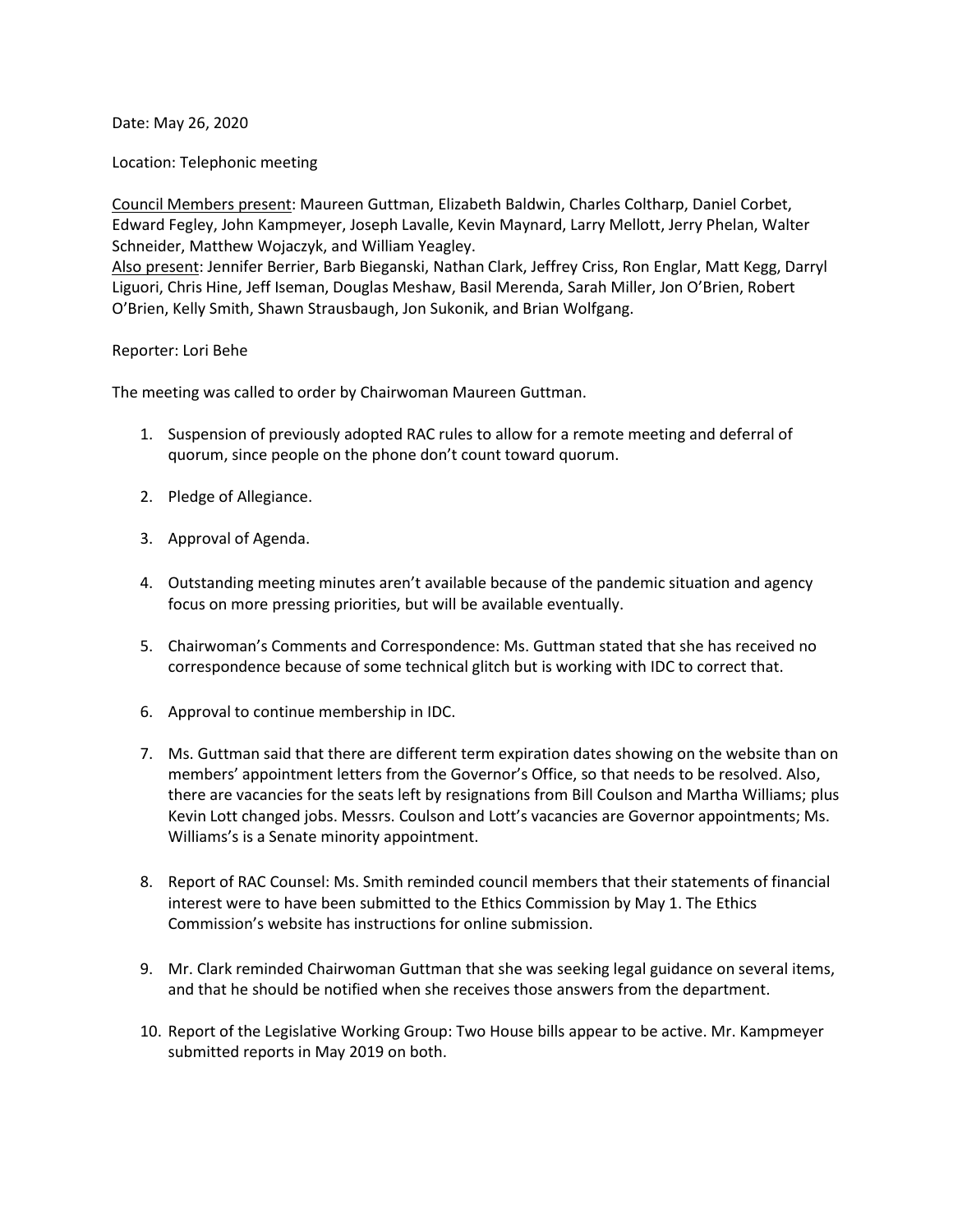- The RAC did not recommend House Bill 422 since it appears to duplicate what local code municipalities are already doing. Mr. Kampmeyer wants to make sure the RAC's comments from the previous year are sent to both the House and Senate, as this bill has been voted out of House and appears to be with the Senate.
- House Bill 1037 exempts historical agricultural building use for private parties from the Uniform Construction Code. This, too, was not recommended because it would take buildings used for private parties out of the requirements for safety and other issues. Chairwoman Guttman agreed to make sure that all comments from the previous year are sent to the legislature for consideration. Mr. Kampmeyer isn't sure where this bill is.
- 11. Report of the Regulatory Working Group: Mr. Wojaczyk said he forwarded to the workgroup something from the American Temperature Council which is concerned with relevance of the PA Alternative Energy Code. They are going to discuss sunsetting it or any other type of change, but aren't yet at the point of making a recommendation.
- 12. Report of the Procedures Committee: No updates.
- 13. Old Business: No old business.
- 14. New Business: Chairwoman Guttman requested each Technical Advisory Committee chair update where their committee stands with reviewing 2018 codes:
	- Wildland Urban Interface, Swimming Pools and Spas, and Administrative Ms. Guttman assigned this to herself in March but said she hadn't yet convened the group. She plans to do so later this week.
	- IBC General and IBC Egress Mr. Fegley said his group hasn't yet met either, but he has only 30 more sections to input into his spreadsheet to send to the members for their review.
	- IBC Fire Safety and IFC Mr. Yeagley's group met multiple times and finished their review, which was sent to the chairwoman. She said she would be sharing that and discussing with the agency liaison how to get all reports publicly posted. Discussion revealed they previously decided to formally accept the TAC reports before posting to the website.
	- IECC Commercial Mr. Maynard said his group completed everything, submitted it all to the chair ahead of schedule, and have everything laid out clearly.
	- IPC, IFGC, and IRC-P Mr. Kampmeyer said his group also completed their report but doesn't plan to review it until the report has been received by the entire council.
	- IBC Structural and IEDC Mr. Schneider said his IBC Structural report has been delivered to the chair, and the IEDC report will be forwarded within two weeks.
	- IRC Building and IECC Residential Mr. Lavalle said they completed numerous teleconferences over the past 10 weeks in order to cover all 177 code changes. They are down to 15 remaining codes that will be addressed this coming Friday. What's left is any public comment not related to a specific code changed proposal
	- IBC Mechanical and IRC-M Mr. Swann wasn't on the call, so Ms. Guttman said she would reach out to him to see where his committee is.
- 15. No public comment was offered.